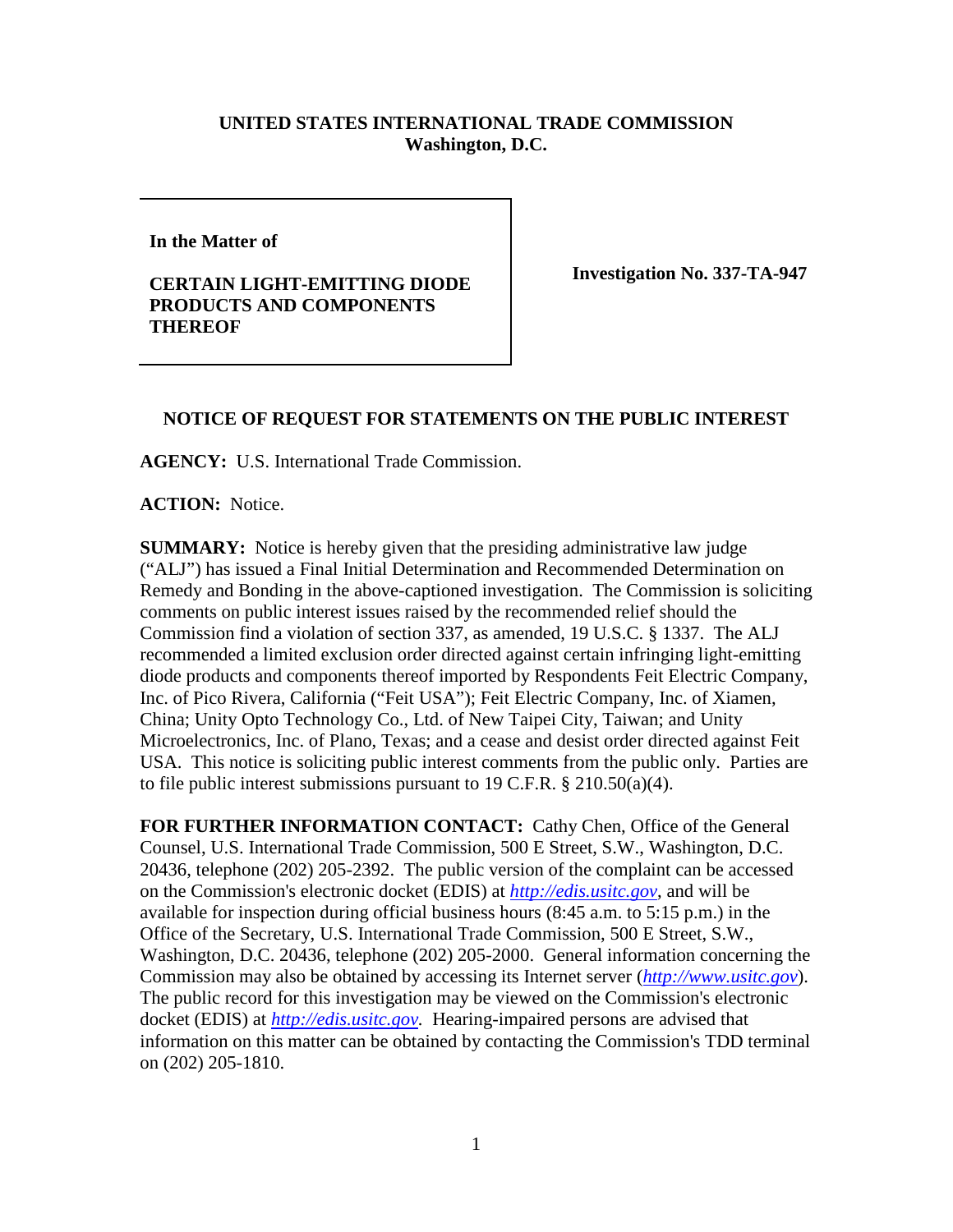**SUPPLEMENTARY INFORMATION:** Section 337 of the Tariff Act of 1930 provides that if the Commission finds a violation it shall exclude the articles concerned from the United States:

> unless, after considering the effect of such exclusion upon the public health and welfare, competitive conditions in the United States economy, the production of like or directly competitive articles in the United States, and United States consumers, it finds that such articles should not be excluded from entry.

19 U.S.C. § 1337(d)(1). A similar provision applies to cease and desist orders. 19 U.S.C.  $§$  1337(f)(1).

The Commission is interested in further development of the record on the public interest in its investigations. Accordingly, members of the public are invited to file submissions of no more than five (5) pages, inclusive of attachments, concerning the public interest in light of the administrative law judge's Recommended Determination on Remedy and Bonding issued in this investigation on July 29, 2016. Comments should address whether issuance of an exclusion order and/or cease and desist orders in this investigation would affect the public health and welfare in the United States, competitive conditions in the United States economy, the production of like or directly competitive articles in the United States, or United States consumers.

In particular, the Commission is interested in comments that:

- (i) explain how the articles potentially subject to the recommended orders are used in the United States;
- (ii) identify any public health, safety, or welfare concerns in the United States relating to the recommended orders;
- (iii) indicate the extent to which like or directly competitive articles are produced in the United States or are otherwise available in the United States, with respect to the articles potentially subject to the recommended orders;
- (iv) indicate whether complainant, complainant's licensees, and/or third party suppliers have the capacity to replace the volume of articles potentially subject to the recommended orders within a commercially reasonable time; and
- (v) explain how the recommended orders would impact consumers in the United States.